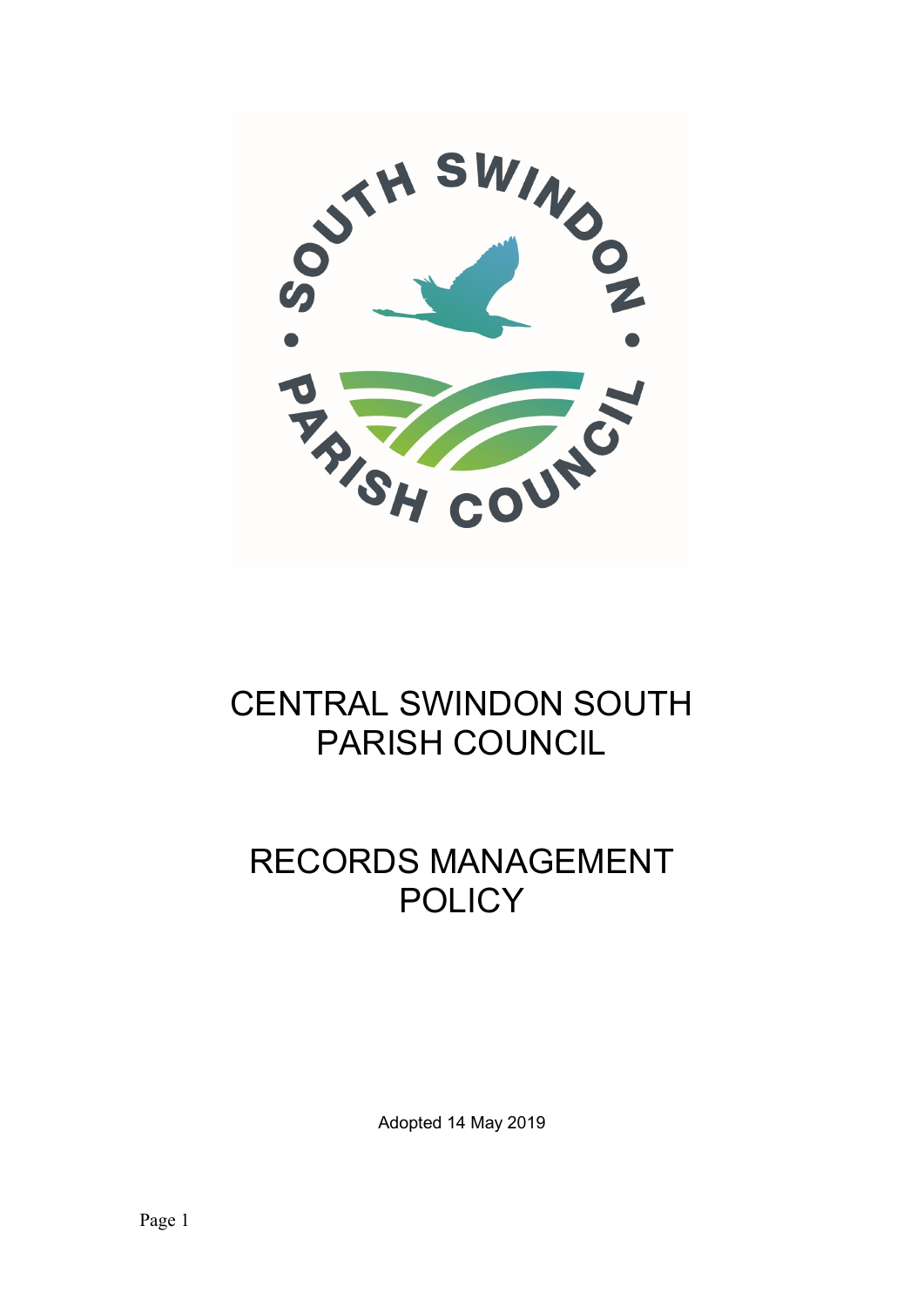Central Swindon South Parish Council recognises that the efficient management of its records is necessary to comply with its legal and regulatory obligations and to contribute to the effective overall management of the Parish Council. This document provides the policy framework through which this effective management can be achieved and audited. It covers:

- Scope
- Responsibilities
- Relationships with existing policies
- Retention Schedule

### SCOPE OF THE POLICY

This policy applies to all records created, received or maintained by the Parish Council in the course of carrying out its functions. Records are defined as all those documents which facilitate the business carried out by the Parish Council and which are thereafter retained (for a set period) to provide evidence of its transactions or activities. These records may be created, received or maintained in hard copy or electronically. A small percentage of the Parish Council's records will be selected for permanent preservation as part of the council's archives and for historical research.

#### RESPONSIBILITIES

The Parish Council has a corporate responsibility to maintain its records and record management systems in accordance with the regulatory environment. The person with overall responsibility for this policy is the Clerk to the Parish Council. The person responsible for records management will give guidance for good records management practice and will promote compliance with this policy so that information will be retrieved easily, appropriately and timely. Individual staff and employees must ensure that records for which they are responsible are accurate and are maintained and disposed of in accordance with the Parish Council's records management guidelines.

#### RELATIONSHIP WITH EXISTING POLICIES

This policy has been drawn up within the context of:

- Freedom of Information policy
- Data Protection policy and GDPR

And with other legislation or regulations (including audit and Statute of Limitations) affecting the Parish Council

#### RETENTION SCHEDULE

Under the Freedom of Information Act 2000, the Parish Council is required to maintain a retention schedule listing the record series which it creates in the course of its business. The retention schedule lays down the length of time which the record needs to be retained and the action which should be taken when it is of no further administrative use.

Members of staff are expected to manage their current record keeping systems using the retention schedule and to take account of the different kinds of retention periods when they are creating new record keeping systems. The retention schedule refers to record series regardless of the media in which they are stored.